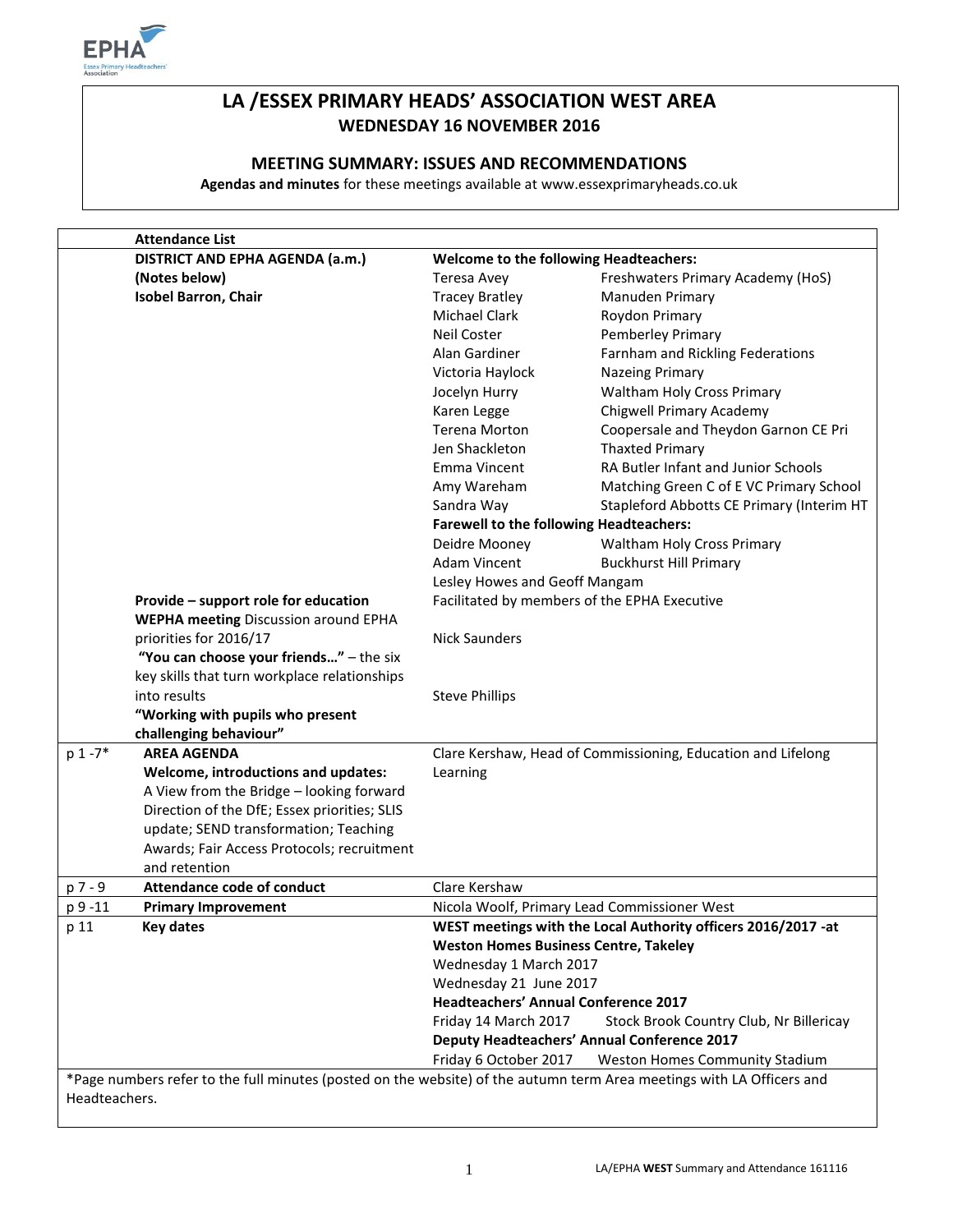

# **LA /ESSEX PRIMARY HEADS' ASSOCIATION WEST AREA DISTRICT AND AREA MEETING WEDNESDAY 16 NOVEMBER 2016 ATTENDANCE**

#### **Attendance**

Sharon Lester Newport Primary

#### **In Attendance Apologies Apologies Apologies**

Steve Phillips CSS South Lesley Howes Provide Geoff Mangam Provide

#### **LA Officers**

Cathie Bonich SEC (West) Iain Birtwell SEC (West)

Rosalind Allsop Clavering Primary Company Clavering Primary Nictoria Haylock Nazeing Primary Gina Bailey **St James CE Primary** Lesley Lewis Theydon Bois Primary **St Act 20** Lesley Lewis Theydon Bois Primary Isobel Barron Roseacres Primary Lucy Mawson Stebbing Primary David Burles **Fawbert & Barnard Primary** Natalie Marris Buckhurst Hill Primary **Natalie Marris** Buckhurst Hill Primary John Clements **Hatfield Heath Primary Alan Gardiner** Rickling and Farnham Primaries Many Copper **Christian Copper** Wimbish Primary Christine Peden Pear Tree Mead Primary Mary Evans **The Henry Moore Primary Community** Teresa Phillips Thomas Willingale School Vicky Early **Harlowbury Primary Community** Julie Puxley Katherine Semar Infants Laura Fox **The Alderton Junior School** Colin Raraty **Colin Raraty** Rodings Primary Jonathan Furness Ivy Chimneys Primary David Rogers Bentfield Primary **David Rogers** Bentfield Primary Lawrence Garside Felsted Primary State Strickland Strickland Strickland St Mary's, Hatfield Broad Oak Elizabeth Gelston The Downs Primary & Nursery Emma Vincent RA Butler Infant & Juniors Clare Griffiths **Clare Clare Clare Clare Clare Clare Clare Clare Clare Clare Clare Clare Clare Clare Clare Clare** Louise Gurney **Debden CE Primary Community** Kevin Watts Great Dunmow Primary Mary Jo Hall **Thomas More Catholic Primary Neil Woollcott** Leverton Infants & Juniors Jocelyn Hurry Waltham Holy Cross Primary Claire Jackman Great Easton CE Primary Alison Kerrell Great Bardfield Primary

Pam Langmead Professional Officer Care Gary Brown Ashdon Primary Nigel Hookway **EPHA Executive Director Research Holland** Jerounds Primary

Clare Kershaw Head of Commissioning Nicola Woolf Lead Strategic Commissioner West

Rachel Callaghan Katherine Semar Juniors Terena Morton Coopersale & Theydon Garnon Pri

Nick Saunders Julie Lorkins St Andrew's CE Primary, N Weald

Note: If your attendance or apologies have not been noted please contact the EPHA Professional Officer at [pam@langmead.me.uk](mailto:pam@langmead.me.uk) for amendment.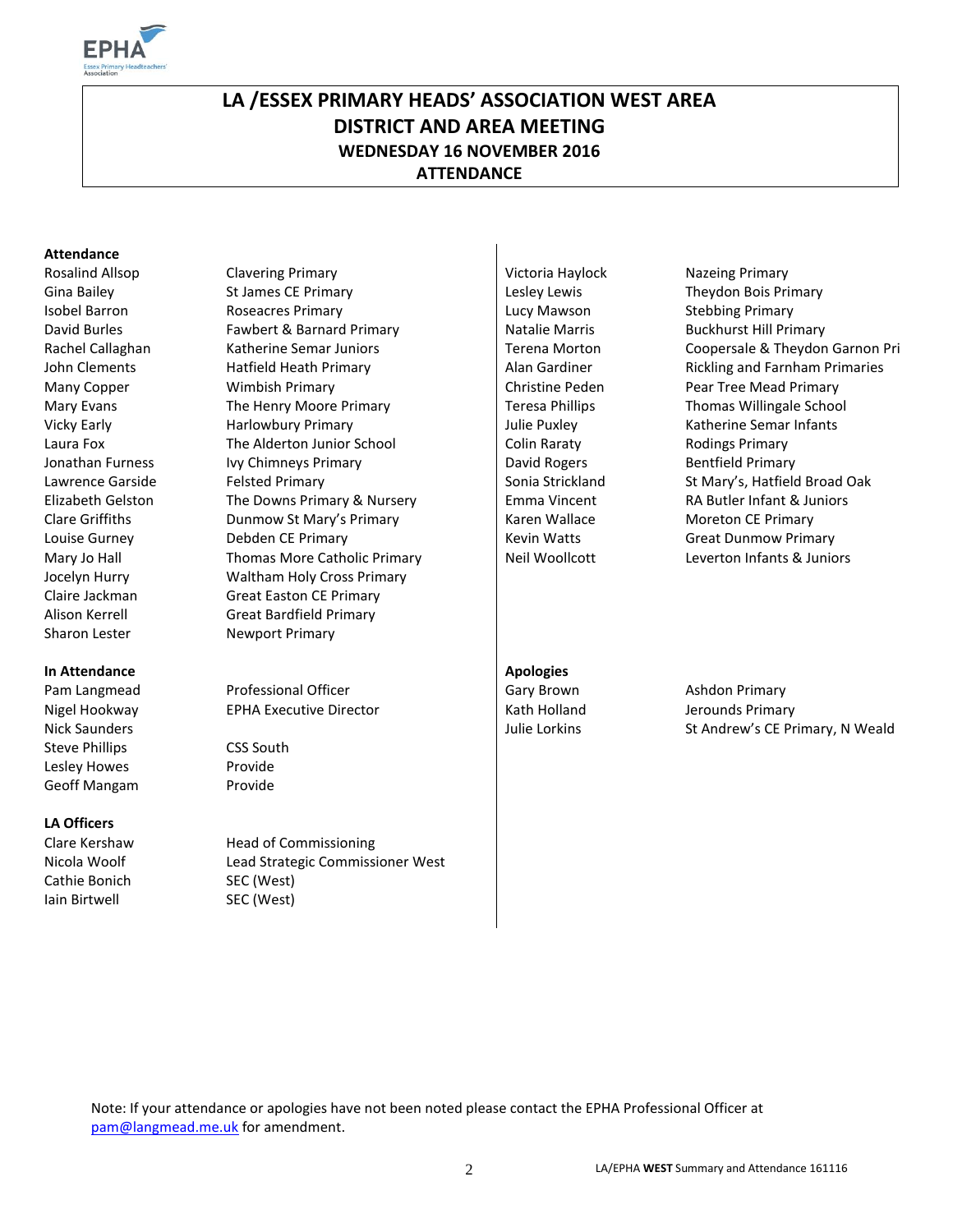

#### **WEST EPHA MEETING MINUTES 16 November 2016**

#### **1. WELCOME AND INTRODUCTIONS**

Isobel Barron, Chair of WEPHA, welcomed headteachers to the district and area meeting.

#### **a) Welcome to the following Headteachers, new in post in West schools:**

| Teresa Avey           | Freshwaters Primary Academy (Head of School)        |
|-----------------------|-----------------------------------------------------|
| <b>Tracey Bratley</b> | Manuden Primary                                     |
| <b>Michael Clark</b>  | Roydon Primary                                      |
| <b>Neil Coster</b>    | <b>Pemberley Primary</b>                            |
| Alan Gardiner         | Farnham and Rickling Federations (Acting Head)      |
| Victoria Haylock      | <b>Nazeing Primary</b>                              |
| Jocelyn Hurry         | <b>Waltham Holy Cross Primary</b>                   |
| Karen Legge           | Chigwell Primary Academy                            |
| <b>Terena Morton</b>  | Coopersale and Theydon Garnon CE Primary School     |
| Jen Shackleton        | <b>Thaxted Primary</b>                              |
| Emma Vincent          | RA Butler Infant and Junior Schools                 |
| Amy Wareham           | Matching Green C of E VC Primary School             |
| Sandra Way            | Stapleford Abbotts CE Primary (Interim Headteacher) |
|                       |                                                     |

#### **b) Farewell to the following Headteachers:**

| Deidre Mooney | <b>Waltham Holy Cross Primary</b> |
|---------------|-----------------------------------|
| Adam Vincent  | <b>Buckhurst Hill Primary</b>     |

#### **2. PROVIDE HEALTH FACILITATORS Lesley Howes and Geoff Mangan**

Lesley Howes explained that she and Geoff were both headteachers in Essex and spent several years as Schools' Facilitators, acting as a liaison between education and health providers and Partnership Boards. The funding for this role ended last year and she and Geoff have now been commissioned by Provide, which offers a broad range of community services across Essex, Cambridgeshire and Peterborough, as well as the London boroughs of Waltham Forest and Redbridge.

Please feel free to contact either Lesley or Geoff re any questions or concerns you have regarding:-

Healthy schools – Engaging; Achieving status

Healthy Needs Assessment – Completing; Renewing – updating; Identifying potential; Training and support

PSHE - Support and training

| <b>Lesley Howes</b>      |              |
|--------------------------|--------------|
| lesleyhowes56@icloud.com | 07545219966  |
| <b>Geoff Mangan</b>      |              |
| geoffmangan@me.com       | 07702 608881 |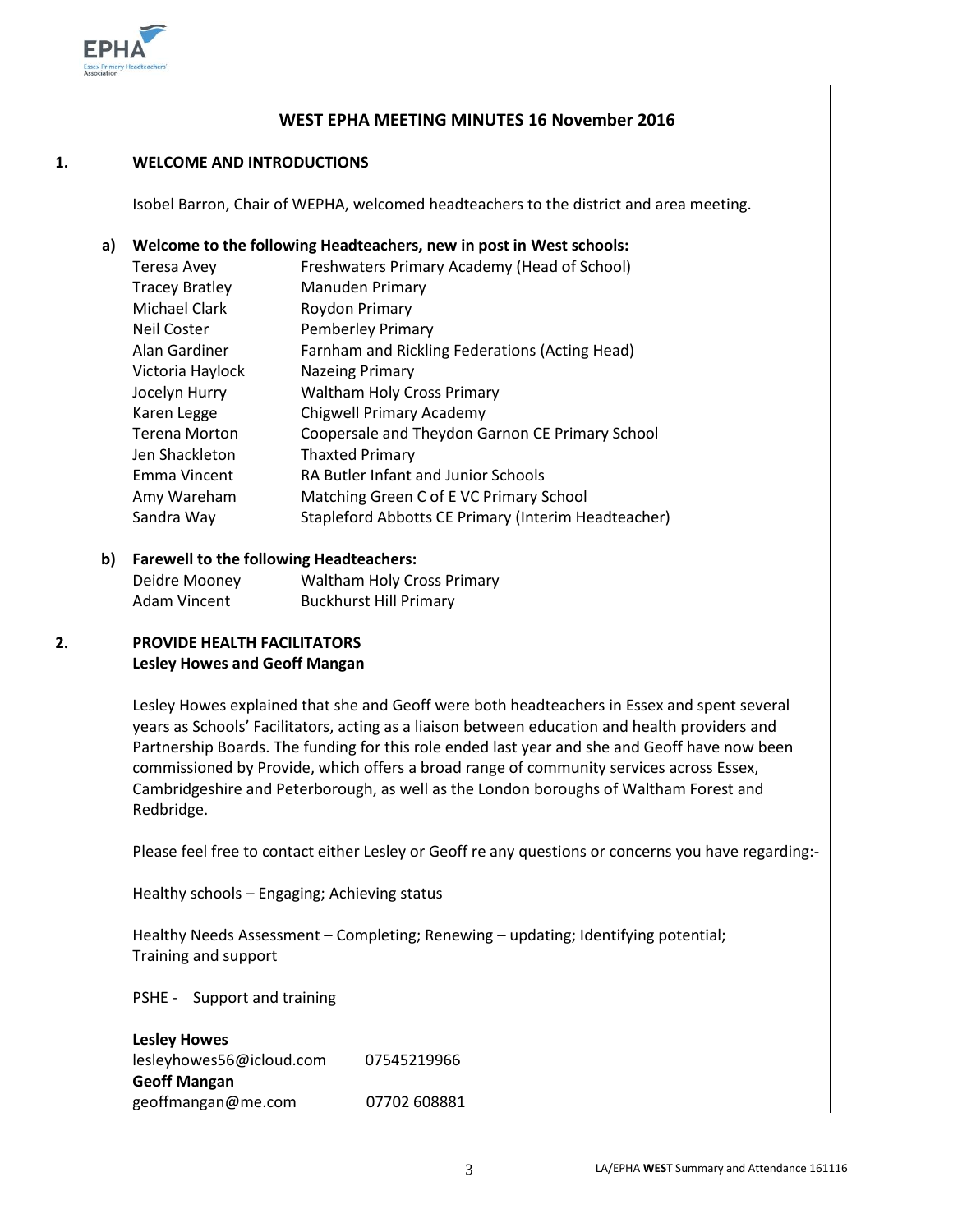

#### **3. WEPHA UPDATE**

#### **Discussion around EPHA priorities for 2016/17**

Headteachers were asked to share their views and opinions in groups, facilitated by EPHA Executive representatives. The following notes are collated from the four area meetings.

In general, headteachers agreed with the priorities that EPHA has identified for the year ahead.

#### **Schools Broadband**

- Filtering is difficult. Concern was expressed about the lack of understanding of educational challenges and requirements.
- The Essex virus protection is very poor.
- Speed is often an issue, particularly in rural schools. Worse in the afternoon!
- Not fit for purpose can't teach the new curriculum.
- Stressed that it is an essential service for all we need to stick together.
- The County Broadband service offers good value for money.
- Schools need a statement about internet filtering, for Ofsted purposes.
- Need increased MGs. One school paid for an upgrade, greatly improved the service but took a long time to get it organized.
- 0333 phone numbers are a problem.
- Poor telephone support.
- Common issues/problems should be highlighted (and explained) in the weekly Education Essex newsletter.
- $\bullet$  Some heads saying that they don't report problems because they are too frequent  $-$  just accept the service. Keen for a new provider.
- Virgin used at one school, really pleased. But another head said that they had moved to another provider and regretted it bitterly!
- Service too reliant on just one member of staff!

#### **Recruitment and retention**

- Stopping people moving on to the Upper Pay Range unless they can offer sufficient evidence prevents heads from being able to reward good teachers. Heads want to be able to pay extra without having to jump through the hoops.
- Lack of consistency across schools re UPR.
- Less structured pay scale means academies can offer higher salaries no parity.
- Ongoing tension with the PMR process and its impact.
- Workload/work life balance is a big turn off. Lack of support for teachers after their first year.
- Resignation dates need to be more flexible suggest shorter period, e.g. a month.
- The quality of teachers is an issue/no quality teachers. Some aren't even qualified.
- Supply agency staff chronically awful, don't want to do anything. Lots of staff go to supply because they don't want the workload of being a permanent member of staff.
- Australian staff don't like the workload.
- There's no one out there! Candidates don't turn up for interviews.
- Inappropriate applications.
- Agency fees very high.
- Not enough training places for SCITT. DfE should look at local data, not countrywide data. Teachers tend to stay where they train.
- Positive news about SCITT moving to Clacton.
- Retention of middle leaders is a real issue they are leaving the profession.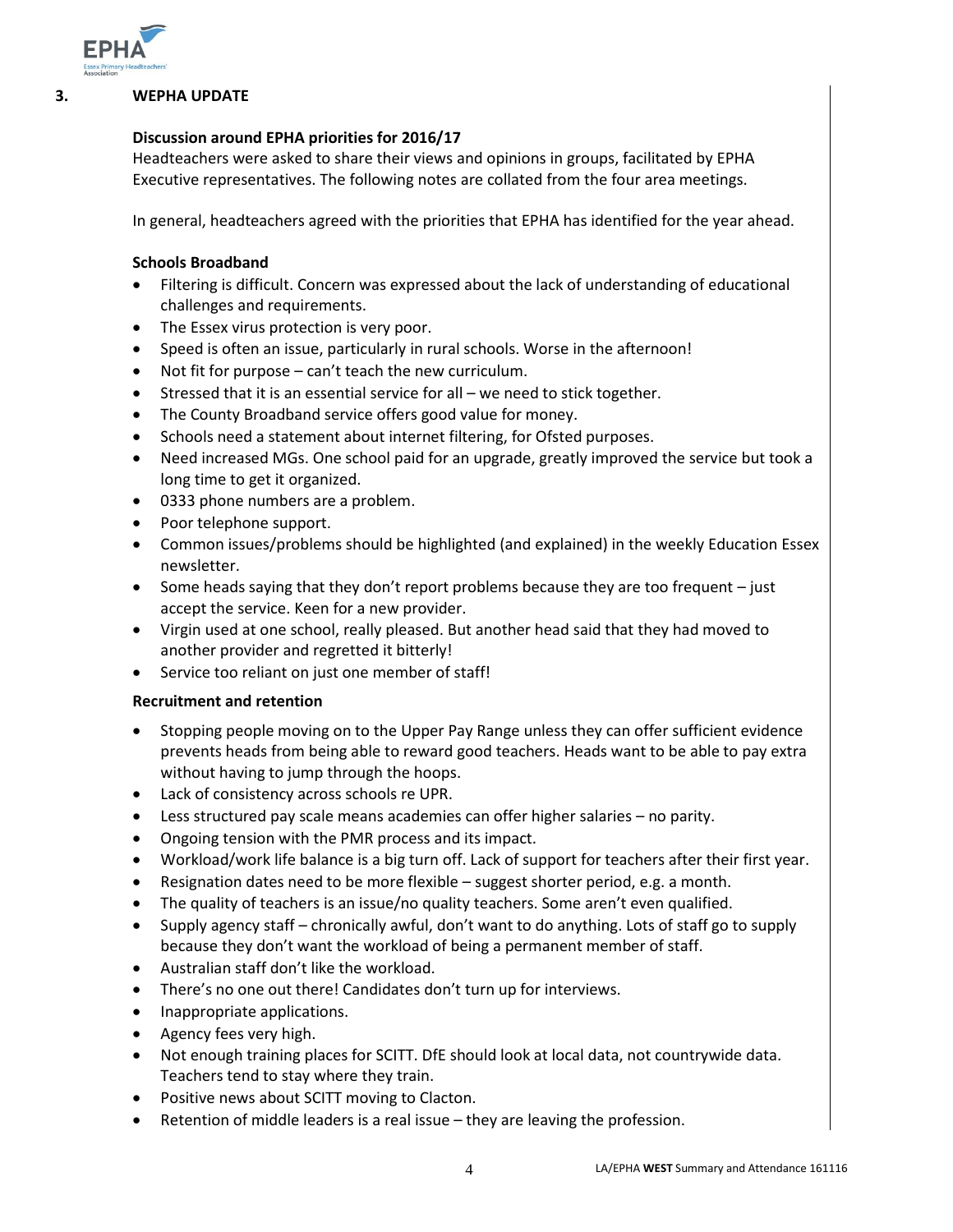

- Maternity leave is causing big problems.
- Rise in job shares and part time staff– costs more in pay and management time. Additional communication and training problems.
- The teachers back into teaching secondary led, rather than primary?
- Rising cost of living and house prices having a major impact on retention can London waiting boundaries be extended?
- Incentivise travel.
- The Government needs to value the people they have.
- Housing would really help.
- Some suggestions to help retention: keep staff motivated by rewarding little actions; provide lunch on parents' evening days; wellbeing committee – termly meeting (reps from all staff groups); Christmas shopping afternoons; tea and coffee paid for.

#### **Headteacher well-being and support/retention of headteachers**

- Headteachers and their staff are at crisis point/breaking point.
- Huge concern.
- Heads feel unable to take PPA or dedicated leadership time.
- Essential need to focus and promote ways to support heads to enable them to be sustained in the role.
- Lack of support other than from those in a cluster supporting each other. This then leads to a clash when asked to hold each other to account.
- Make supervision accessible for all headteachers. Negotiate a package of support for headteachers?
- One group said "Is there any support for headteachers?"
- Where is the worklife balance?
- Many new heads do not have mentors.
- Wellbeing is impacted by insufficient funding, teachers, services; headteachers are always expected to do more for less.
- Executive headteacher need support when managing 2+ schools they need guidance, supervision, and coaching and governor awareness of the extra demands this leads to.
- Sustainability of Executive Headship additional pressure and impact on those heads.
- A focus on nurturing new talent in leadership.
- Opportunities to shadow, particularly in more vulnerable and challenging schools.
- Currently no support mechanisms for acting headteachers.
- Revisit Headspace (subsidised by EPHA?)
- Increased demands on headteacher time by other organisations such as the Council e.g. fraud investigations demanding reports for the court, immediate response etc
- There should be fair and equitable HR processes for headteachers the same as they are expected to administer for their staff.

#### **Shape and organisation of the termly headteacher meetings**

- The morning meeting changes with LA reduced was seen as positive and agenda/speakers seen as a potential 'lifting' experience. The change, along with the Manor of Groves Conferences (in West), were seen as contributing to HT well-being, professional dialogue, partnerships and providing potential for us to come together and work together as a 'team', something secondaries can do well when they need to, primaries less so. It was felt that the West meetings (now that it has changed e.g. this morning) there was less being 'forced at you.'
- Reduced LA time was welcomed as this bit can be burdensome and depressing. Appreciated new format and EPHA's efforts.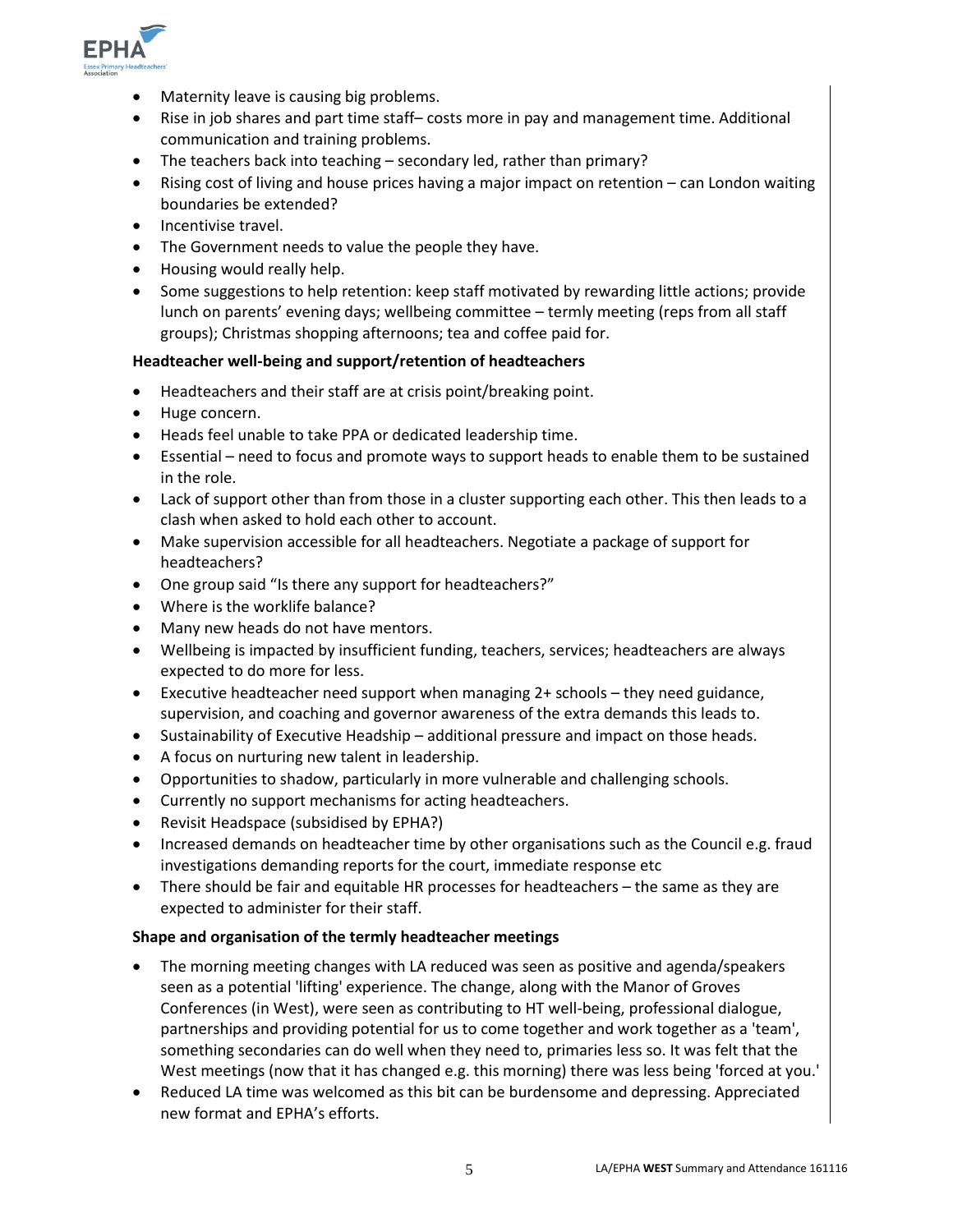

- Meetings use lots of jargon and people feel unable to say what they don't understand, particularly in the LA section of the meeting.
- One group though asked that EPHA subs shouldn't be increased further and didn't see the need for lots of additional speakers – keen to hear from LA at least termly.
- Another group asked for less from LA and more on issues such as mental health, behaviour, social care.
- Perhaps offer a way of sharing concerns that heads have, perhaps at the end of a meeting. Something like a hot topic approach, raised by someone in advance of the meeting.
- Is poor attendance due to schools becoming academies and not feeling the need to hear from the LA?
- Suggestions for the afternoons viewpoints from headteachers? Networks to suggest what is required for presentations.

#### **Future of primary services**

- HR essential, but always busy, often inconsistent in their advice.
- Payroll very poor service
- Essential: Safeguarding, admissions, HT recruitment, press and crisis support, educational visits, broadband

#### **Partnership, academisation, relationship with the Local Authority.**

- Heads felt that it was critical that the LA kept a neutral stance re academies, they saw Clare Kershaw as a strong, positive leader, they were pleased that the LA did not try and force a partnership where it wasn't wanted, felt that certain key people were realistic and listened. What was needed was consistency at all levels and across the team.
- Collaboration seen as positive, and "soft" relationships are good. "Hard" relationships via MATs and chains can be very tricky.
- Can be hard to get people to engage e.g. with data
- Accountability a problem schools already part of a MAT do not want more pressure.
- Financial implications of being part of several partnerships.
- Many schools in a number of partnerships duplication, overlap, time pressures.
- Offer Peer Review training again.
- MATs are isolating themselves.
- Waiting for information about the LA MAT
- Leave us alone! Too much push and pressure.

#### **Assessment and testing**

- Re assessment, we had been taken back 30 years to structures rather than in how to improve teaching and learning. It was resented and not one HT felt that they had cracked it. People were trying to make best of a very poor set of circumstances and it was not a good use of time. This linked also to the need for primaries to stick together and have a voice that said, in essence, 'No'.
- This year was a mess led to wobbles again this year with Year 2 and Year 6 teachers.
- Progress measures incorrect and flawed. (Writing in particular)
- The draft of the assessment response was well written clear and concise.
- The Test and NC changes a step too far, piling up far too much pressure.
- Validity of in school data moderation not reliable, needs to be more consistent.
- Leave us alone! Constantly changing information and the goal posts.
- Increased stress on pupils.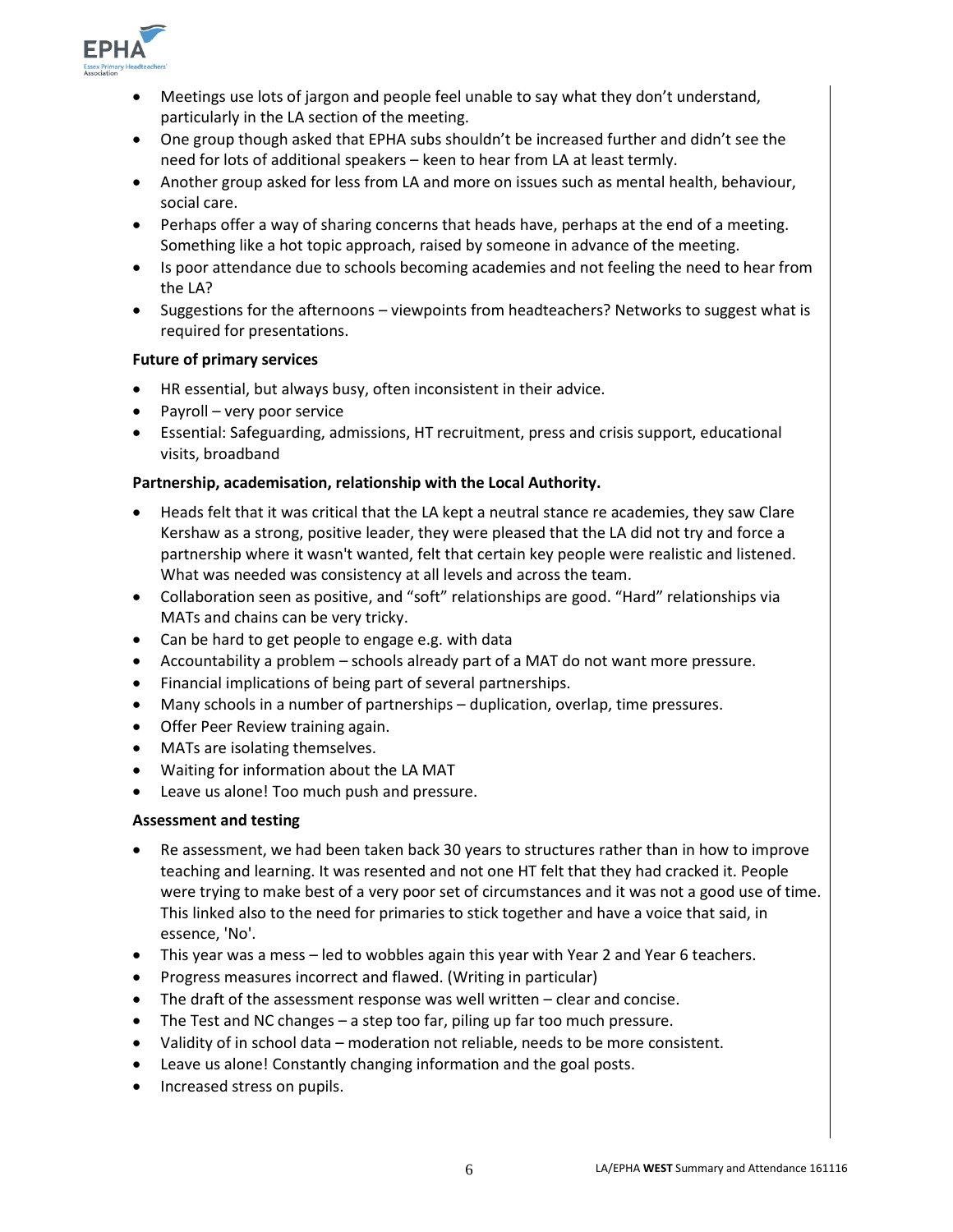

#### **Services to support SEND**

- The NEEAPS (North East Essex Alternative Provision School) is full, so the only way to get support is to permanently exclude.
- Funding for EHCPs is insufficient and additional funding paid late.
- Huge concerns around the budget, increased number of complex SEN and each child having a £6k impact on the budget. This can really add up.
- Behaviour issues having a negative effect on teachers and staff.
- Lack of 2 year-old checks have an impact. Felt that parents lie about their child or have insufficient knowledge and understanding of child development to be able to answer accurately.
- Insufficient places in special schools.
- Lack of support from those pupils who don't qualify for a EHCP.

#### **Specialist Teacher Team and Statutory Assessment Service**

- One group asked about the direction of the behaviour support service.
- Comments that specialist teachers were poor, inconsistent and not up to date. Dependent on the quality of individuals.
- Some support is simply a box ticking exercise.
- Same information and advice given time after time.
- SAS not easy to contact case workers.
- They lose paperwork.
- Making individual decisions without involving schools.
- They think that they are providing a better service than they are!

#### **Links with Schools Forum**

This is a critical decision making forum – more information needed. Need a higher profile and updates at headteacher meetings.

#### **Admissions**

- School places in Colchester at crisis point.
- Support needed for already vulnerable schools.
- Support needed for the appeals process.

#### **Other comments**

Pleased with strength of EPHA influence and clear future potential.

What is the value of the teaching awards? – just 42 nominations from all the schools in Essex. Some heads said that they don't nominate individual staff because they see this as divisive – don't want to single out "favourites".

#### **4. "YOU CAN CHOOSE YOUR FRIENDS…" THE SIX KEY SKILLS THAT TURN WORKPLACE RELATIONSHIPS INTO RESULTS Nick Saunders "The Family Man"**

As a Headteacher, a day won't go by when you don't need to collaborate with or influence someone - a parent, a Governor, a teacher, someone on your leadership team, a senior educationalist, one of your pupils, a Head from another school...…...and as you well know, influencing some people can be hard work.

Success in any school is pretty much down to people communicating, cooperating and collaborating with each other. Here is a powerful, practical 6 step model that will enable you to get